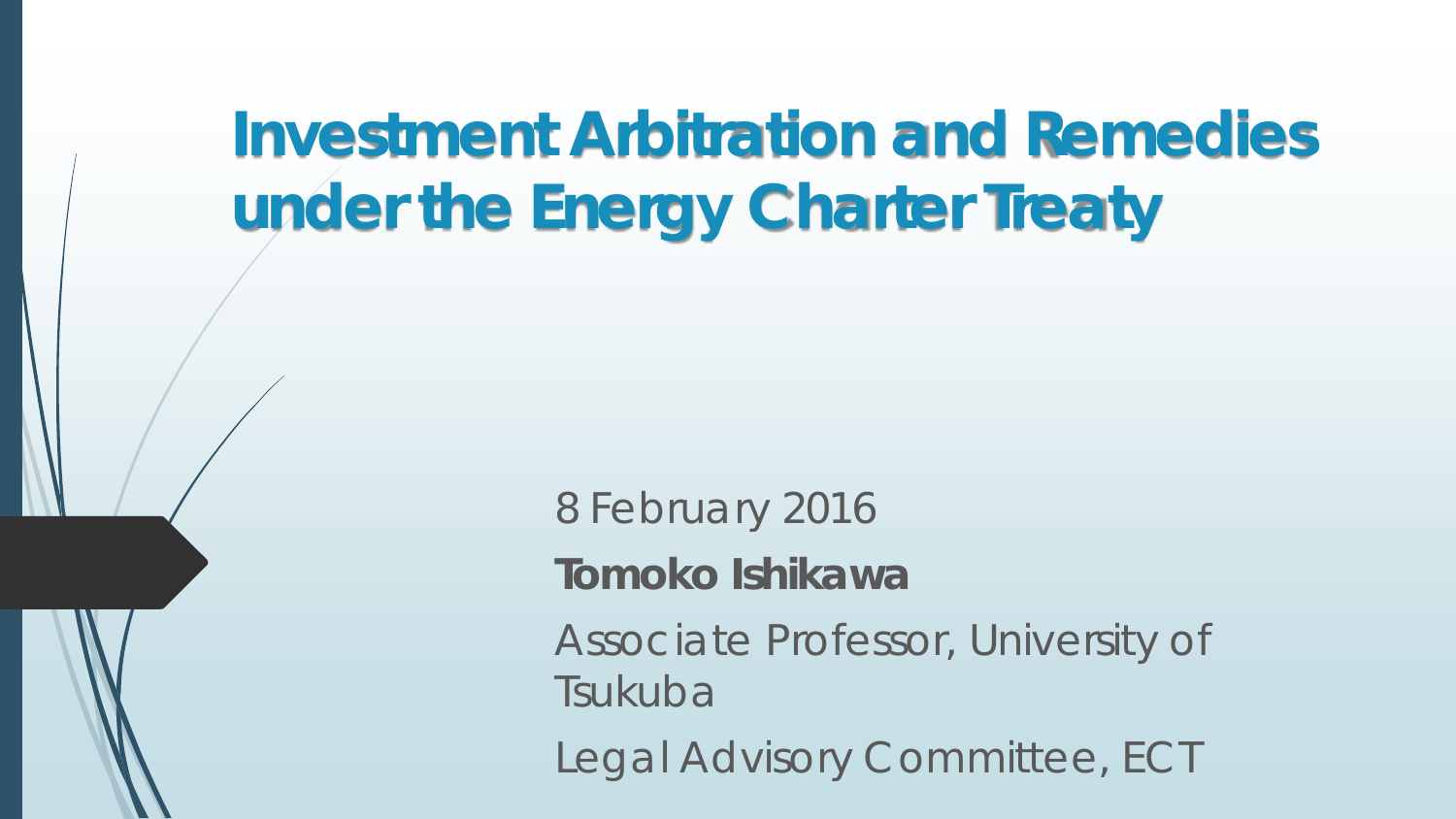# The dispute settlement mechanism under the Energy Charter Treaty (ECT)

#### **General overview of investor-state arbitration under Article 26 ECT**

- Amicable settlement (Article 26(1))
- Choices of dispute settlement forums, including investor-state arbitration (Article 26(2))
- Consent to investor-state arbitration by Contracting Parties (Article 26(3)) Annexes IA (umbrella clause) and ID (fork-in-the-road)
- Forums of investor-state arbitration (Article 26(4))
- (a)ICSID arbitration

(b)Arbitration under the ICSID Additional Facility Rules

(c)A sole arbitrator or ad hoc arbitral tribunal established under the UNCITRAL Arbitration Rules

(d)Arbitral proceedings under the Arbitration Institute of the Stockholm Chamber of Commerce.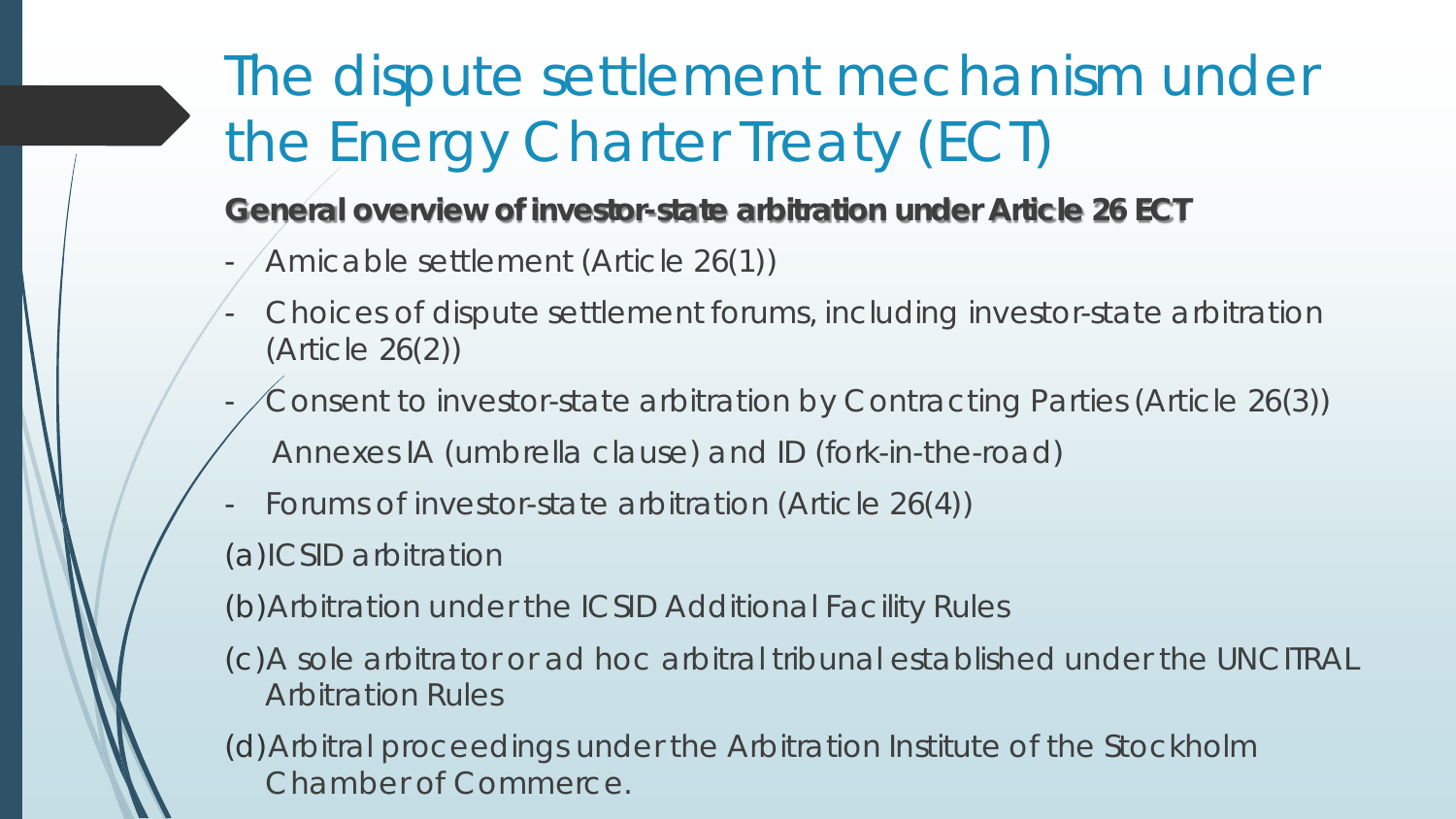**Forms of reparation in international law**

**Article 34 of the ILC Articles on State Responsibility (a) Restitution**

- material restitution (restitution in property)
- juridical (legal) restitution
- **(b) Compensation**
- **(c) Satisfaction**

#### **[Controversy over the availability of restitution in investment arbitration]**

- Sovereignty of States
- *Sui generis* character of the investor/State regime
- Case law (*TOPCO v. Libya, BP v. Libya, LIAMCO v. Libya, Micula v. Romania* etc.)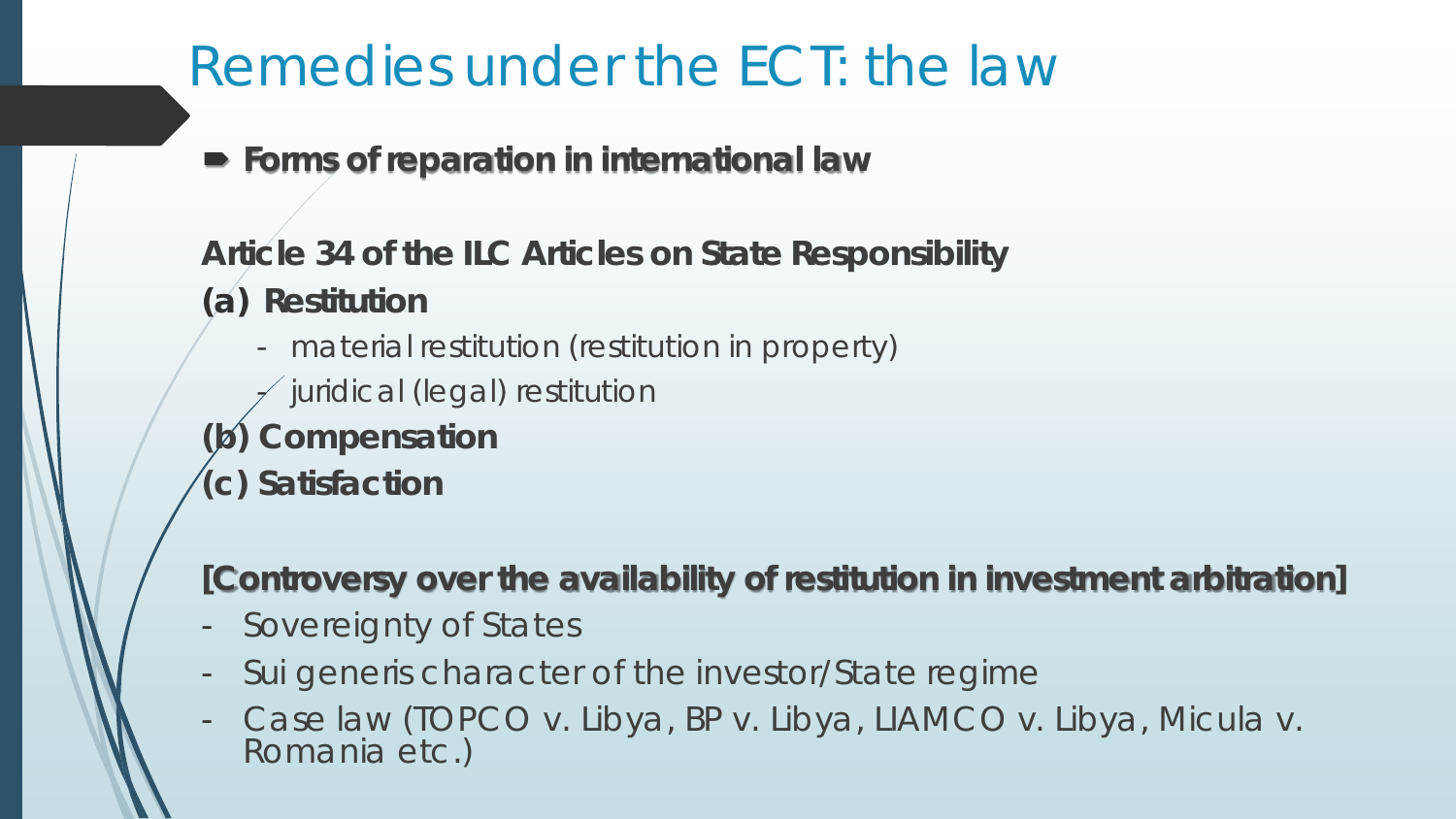#### **[Restitution - Article 26(8) ECT as** *lex specialis* **(Article 55 of ASR)]**

#### Article 26(8)

The awards of arbitration, which may include an award of interest, shall be final and binding upon the parties to the dispute. An award of arbitration concerning a measure of a sub-national government or authority of the disputing Contracting Party shall provide that the Contracting Party may pay monetary damages in lieu of any other remedy granted. Each Contracting Party shall carry out without delay any such award and shall make provision for the effective enforcement in its Area of such awards.

 $\blacksquare$  Drafting History - The 2<sup>nd</sup> sentence was introduced into the treaty to address Canada's constitutional concerns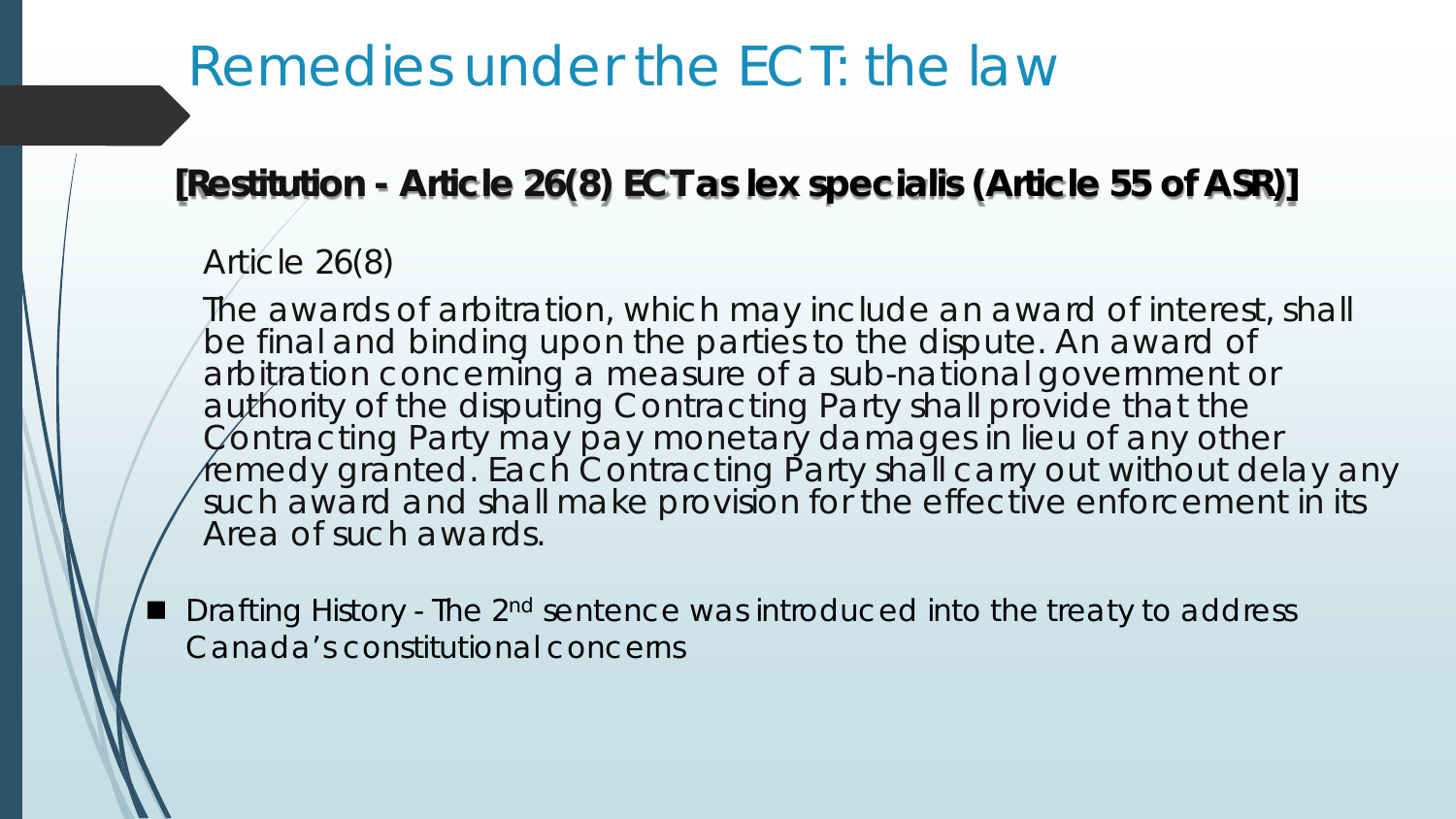### **Restitution**

#### **[Article 26(8) of the ECT as** *lex specialis***]**

- Article 26(8) does not limit the forms of reparation to monetary damages and restitution of property – Cf. Article 1135(1) NAFTA
- De Luca, 'Non-Pecuniary Remedies under the Energy Charter Treaty' Energy Charter Secretariat, Occasional Paper (May 2015)
	- 'By only limiting the power of tribunals to award non-pecuniary remedies in the case of unlawful measures of sub-national governments or authorities of Contracting States, the provision vests, as a rule, arbitral tribunals instituted under the ECT with the authority to grant … nonpecuniary remedies'



**Restitution (material or juridical) is an available type of remedy under the ECT**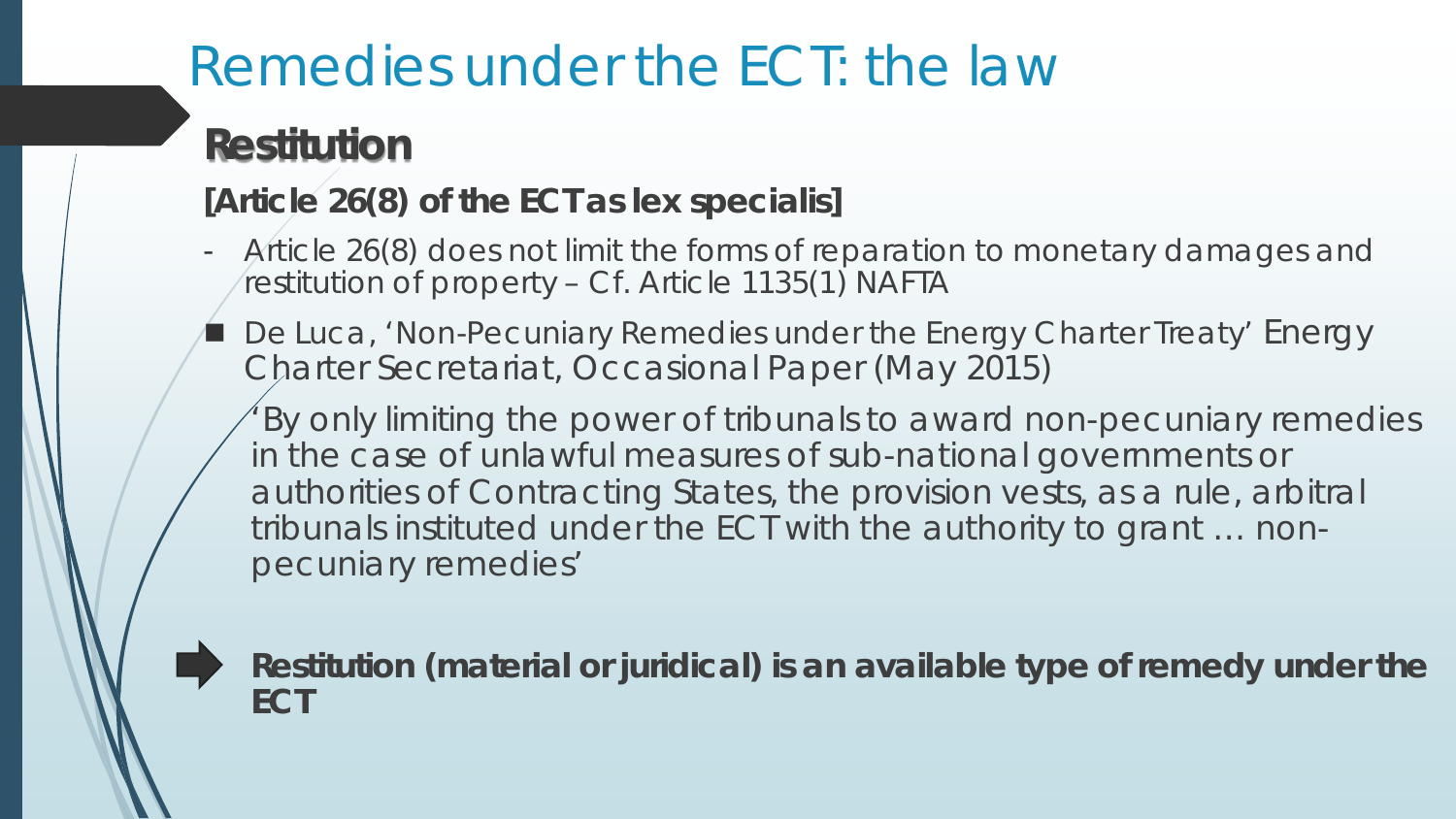#### **Article 35 ILC Articles on State Responsibility**

A State responsible for an internationally wrongful act is under an obligation to make restitution, that is, to re-establish the situation which existed before the wrongful act was committed, provided and to the extent that restitution:

(a) is not materially impossible;

(b) does not involve a burden out of all proportion to the benefit deriving from restitution instead of compensation.

#### **Limitations on awarding restitution**

- The principle of *nec ultra petita*
- *Al-Bahloul v. Tajikistan* (award of 8 June 2010); *Nykomb v. Latvia* (award of 16 December 2003)
- Enforcement Article 54(1) ICSID Convention '(1) Each Contracting State shall recognize an award rendered pursuant to this Convention as binding and enforce the **pecuniary obligations** imposed by that award within its territories as if it were a final judgment of a court in that State.'

Cf. Article 26(8) ECT: '[e]ach Contracting Party shall carry out without delay any such award and shall make provision for the effective enforcement in its Area of awards'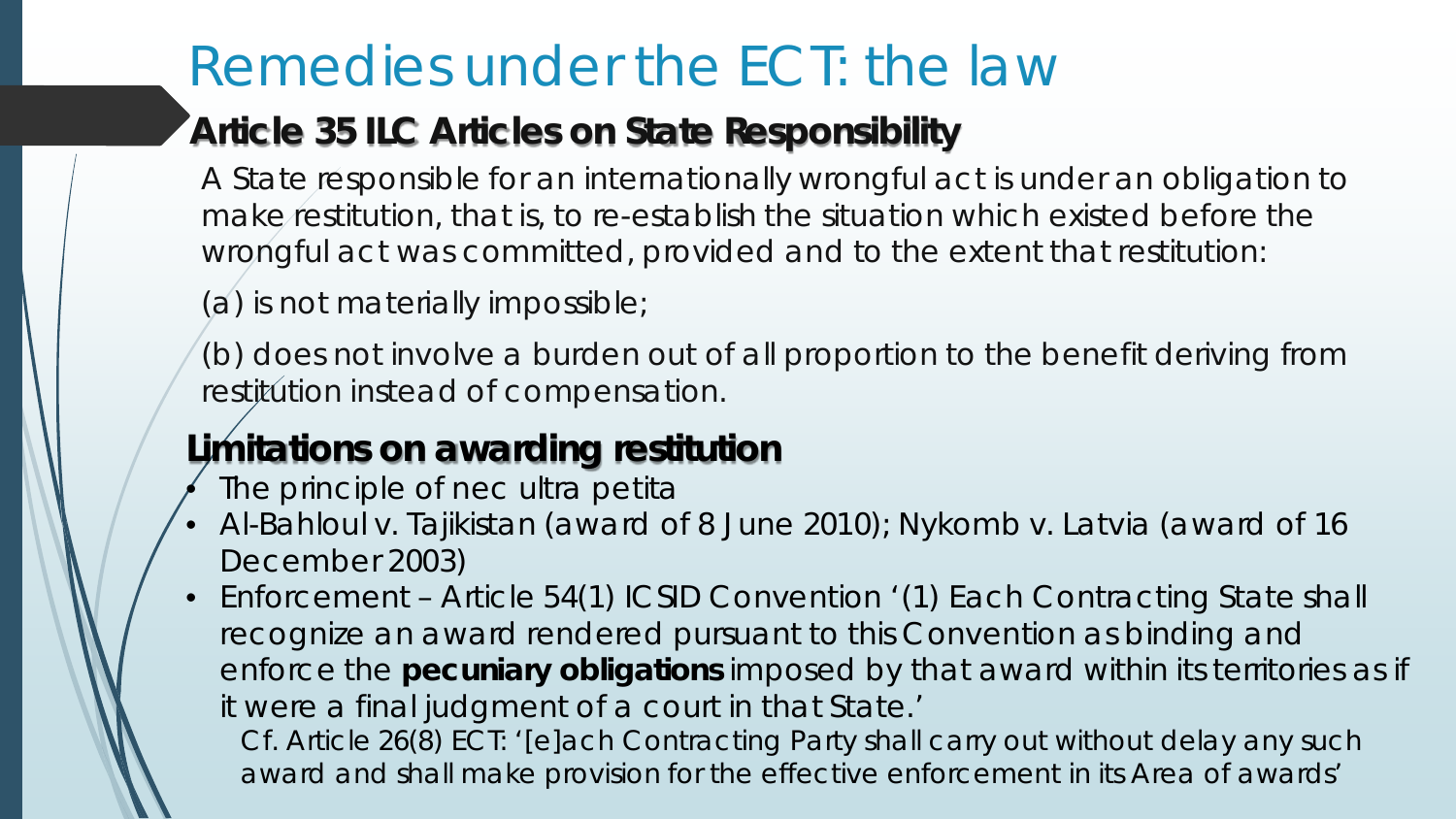#### **Compensation** ■ Principles of Compensation

- Article 13(1) ECT: compensation for lawful expropriation shall amount to the fair market value (FMV) of the investment
	- No specific treaty provisions on the amount of compensation in case of non-expropriatory breaches and for unlawful expropriation (see *Ioannis Kardassolpoulos v. Georgia* (2010)): the principle of full reparation in customary international law (*Chorzow Factory* case, Jurisdiction, 1927; ILC Articles on State Responsibility, see also Article 26(6) ECT)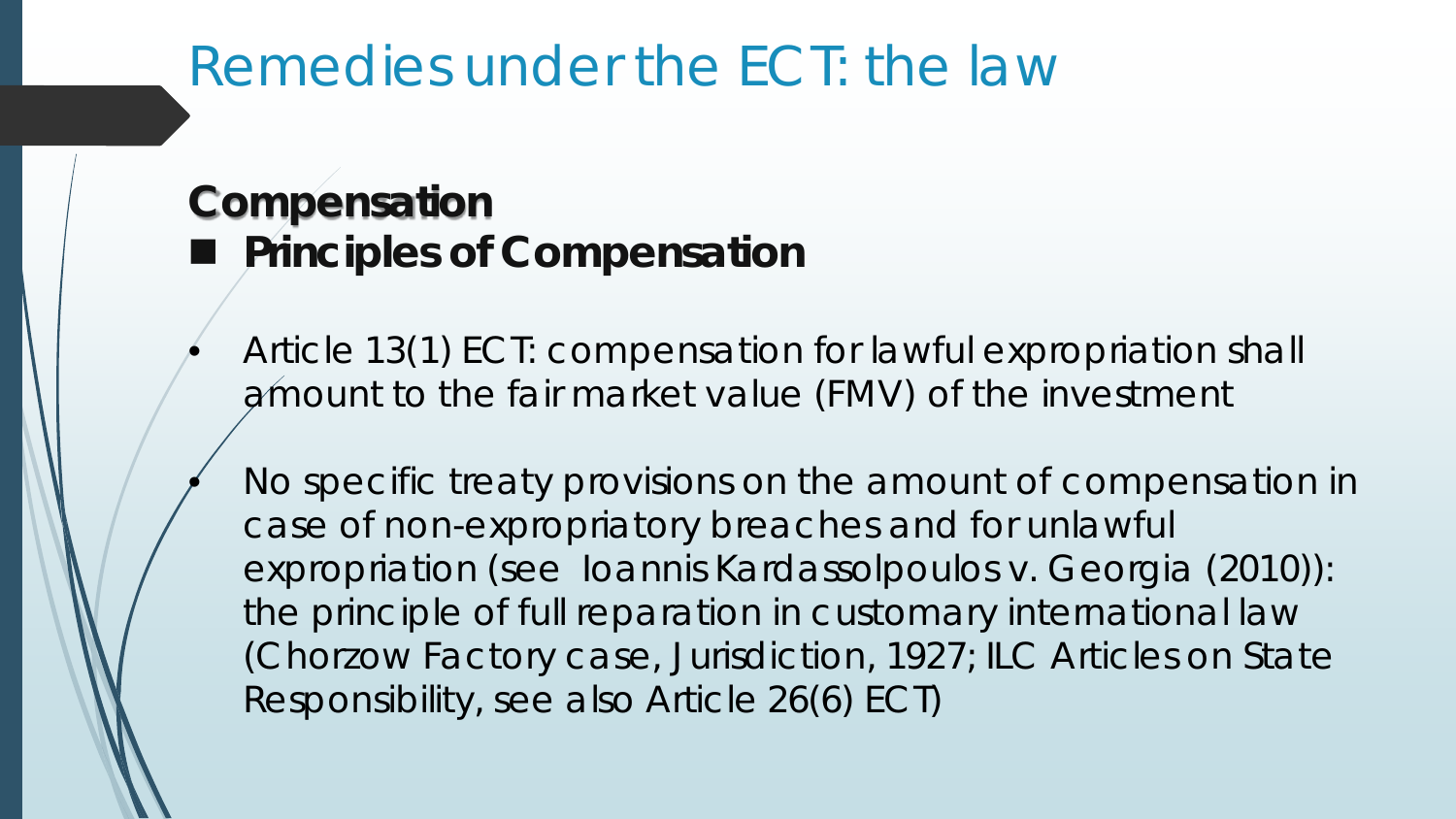## Remedies under the ECT: in practice

### **Compensation**

• Compensation was awarded to the investor in **11** cases • In **2** cases, the host state was found to be liable, yet no compensation was awarded because: a. The investor failed to prove the damages (*Mohammad Ammar Al-Bahloul v. Tajikistan*); b. The investor's claim for damages was considered premature and unfounded (*AES v. Kazakhstan*)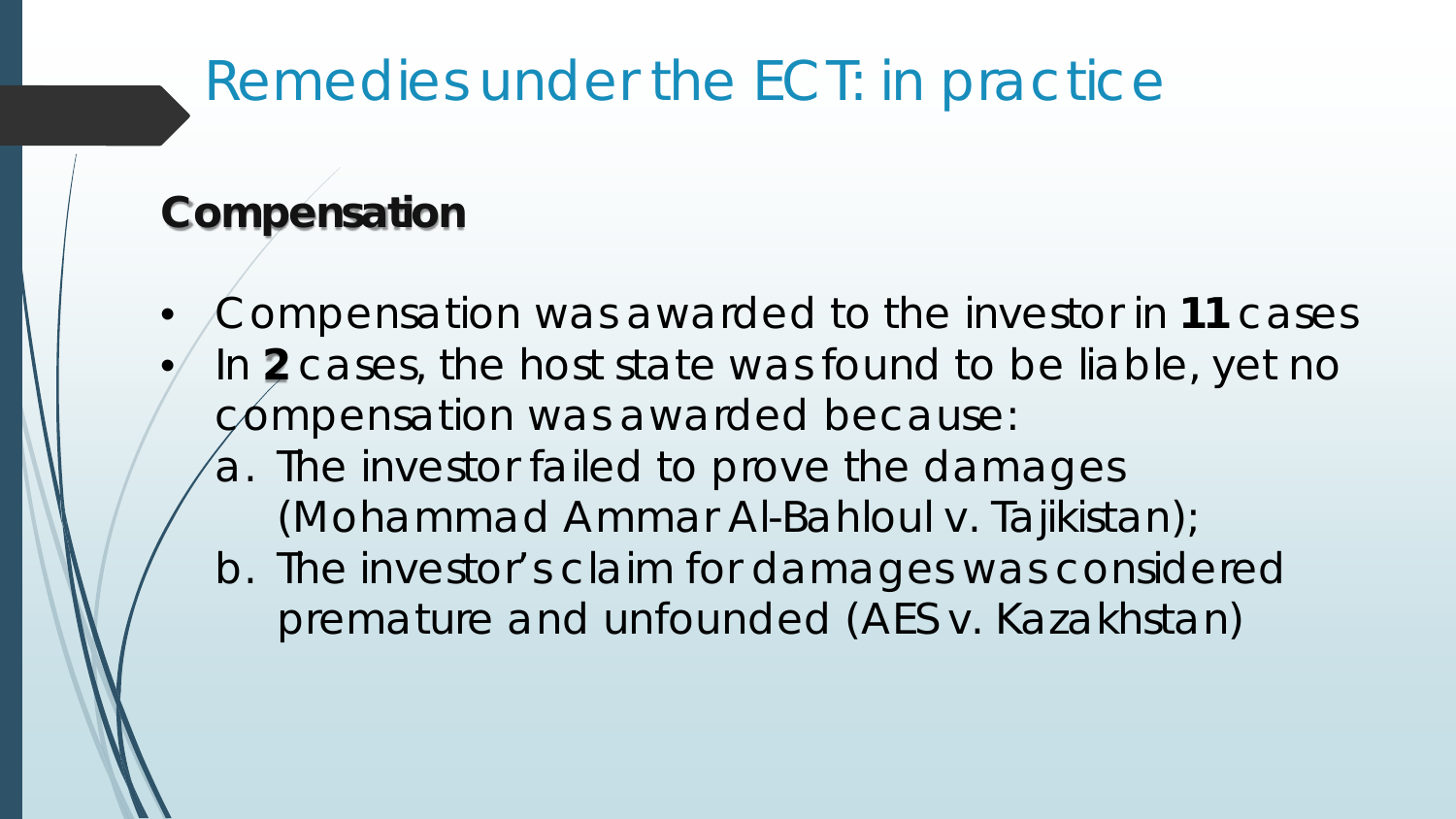## Remedies under the ECT: in practice

#### **Cases in which compensation was awarded to the investor(s)**

|                                               | Claim                                                     | Award                                      | <b>Ratio</b>  |
|-----------------------------------------------|-----------------------------------------------------------|--------------------------------------------|---------------|
| Nykomb v. Latvia<br>(16 Dec 2003)             | 7.097.680 Lats / 3.686.188<br>Lats + specific performance | 1,600,000 Lats $+$ Specific<br>performance | 43.5%         |
| (29 March 2005)<br>Petrobart v. Kyrgyzstan    | 4.084.652 USD                                             | 1.130.859 USD                              | 27.7%         |
| EDF International SA v. Hungary (4 Dec. 2014) | <b>Estimated US100 million</b>                            | Eur. 107 million                           | (estim.) 100% |
| Kardassopoulos v. Georgia<br>(3 March 2010)   | 350 million USD                                           | 30.2 million USD                           | 8.63%         |
| (08 July 2010)<br>Energoalliance v. Moldova   | More than 70 million USD                                  | 195.547.212 MLD                            | 21.8%         |
| Khan Resources v. Mongolia<br>$(10$ Jan 2011) | 200 million USD                                           | 80 million USD                             | 40%           |
| <b>Remington v. Ukraine</b><br>28 April 2011) | 36 million USD                                            | 4.5 million USD                            | 12.5%         |
| Ascom v. Kazakhstan<br>(19 December 2013)     | billion USD                                               | 497.685.101 USD                            | 49.8%         |
| 3 Yukos Cases<br>(18 July 2014)               | 114,174 billion USD                                       | 50,02 billion USD                          | 43.8%         |

Source: the ECT Secretariat (work in preparation)